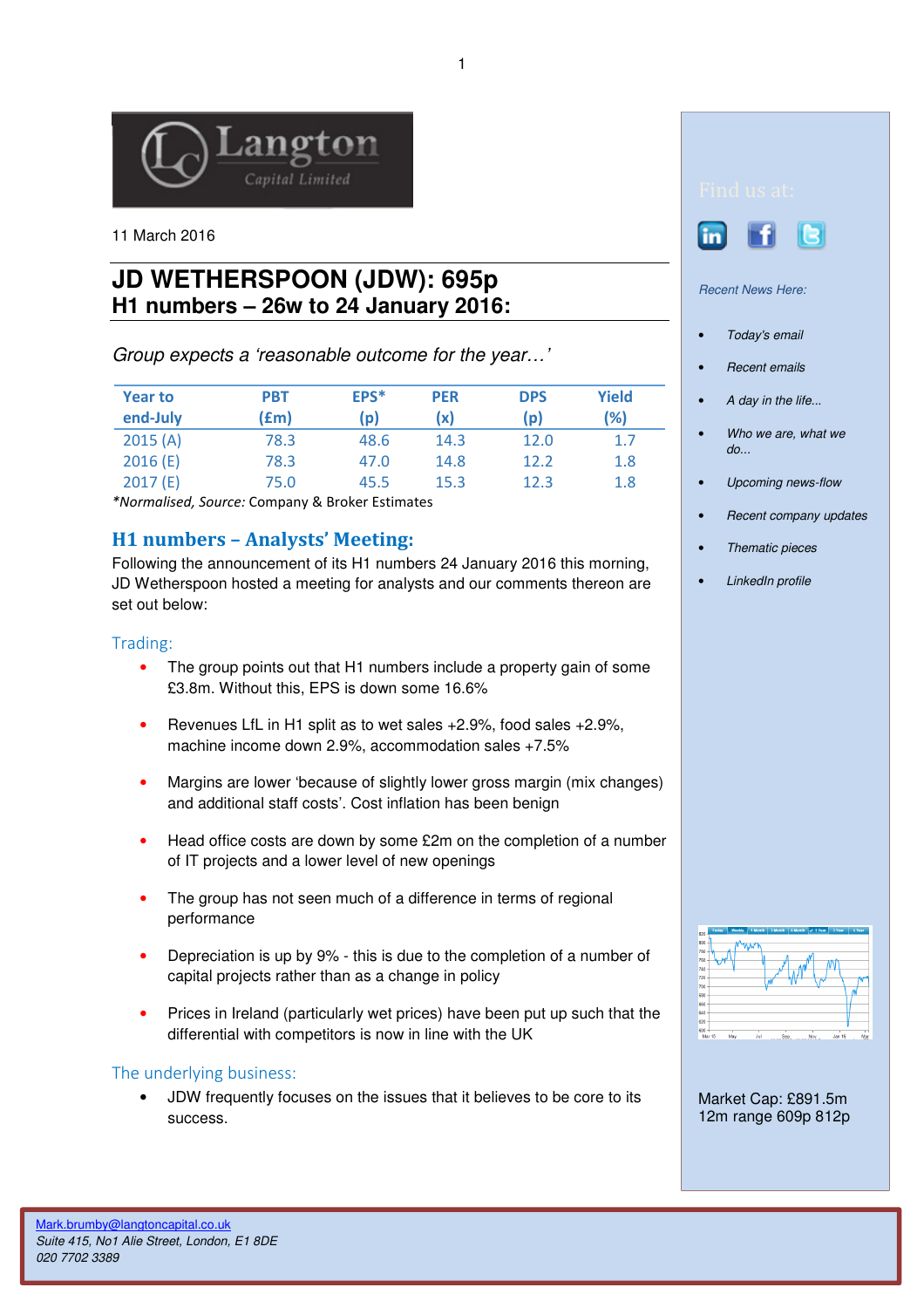- It is justifiably proud of its brand awareness (slide 15), staff retention & pay levels (slide 13), its CAMRA placing (slide 17) and its Cask Marque, food hygiene and even its Loo of the Year prizes (slide 17)
- Longer term, issues such as these matter. They should help JDW build barriers to entry & retain customers

#### Balance sheet, debt:

- The group has taken advantage of property yields exceeding the cost of finance & has spent around £15.5m on freehold reversions in H1
- Debt is 3.49x EBITDA. Whilst higher than in the recent past, this is driven largely by freehold purchases
- The 'majority' of the five units opened in H1, we are going for 4, were freehold in tenure
- It makes sense to buy freeholds where possible because of 1) low interest rates and 2) the flexibility to spend more on beer gardens, accommodation and the like
- The group will open 10-15 new pubs 'for the next couple of years'
- Re the pubs for sale (c54 units), group is making 'reasonable progress'. It hopes to be out of most of them this year. The market for disposals is a little better. Depending upon how well the current units sell, JDW may sell more

#### Current trading, outlook etc.:

- Price increases. These only impacted last week. No feedback as yet. Amounted to around 5p at the bar 'and a little more on food'. Similarly changes to the Sunday menu will only take place this weekend.
- The group has not put prices up for a little while but it thought that the time was right
- JDW has put in place a pay structure that virtually complies with the NLW legislation that could cause some other operators issues next month
- Comps in H2 are softer & the group hopes for a 'reasonable' outcome to the year. When pressed, it suggested that this may mean LfL sales growth of perhaps 2% to 3% with profit numbers in line with forecasts
- Accommodation. The group has c950 rooms. It would like more but additions will be opportunistic in nature
- Margin. Once again the group would not be drawn. It maintains that this is an output rather than a key metric
- Group suggests the consumer environment is not too bad. Comments contrast just a little with those from RTN earlier in the week

**Langton View:** JD Wetherspoon reassured that trading is in line with expectations and that it should produce a 'reasonable' result for the year. It maintains that the business is 'in good shape'.

Numbers will not be changing suggesting that JDW's shares are trading on around 15x this year's earnings with a c1.8% yield.